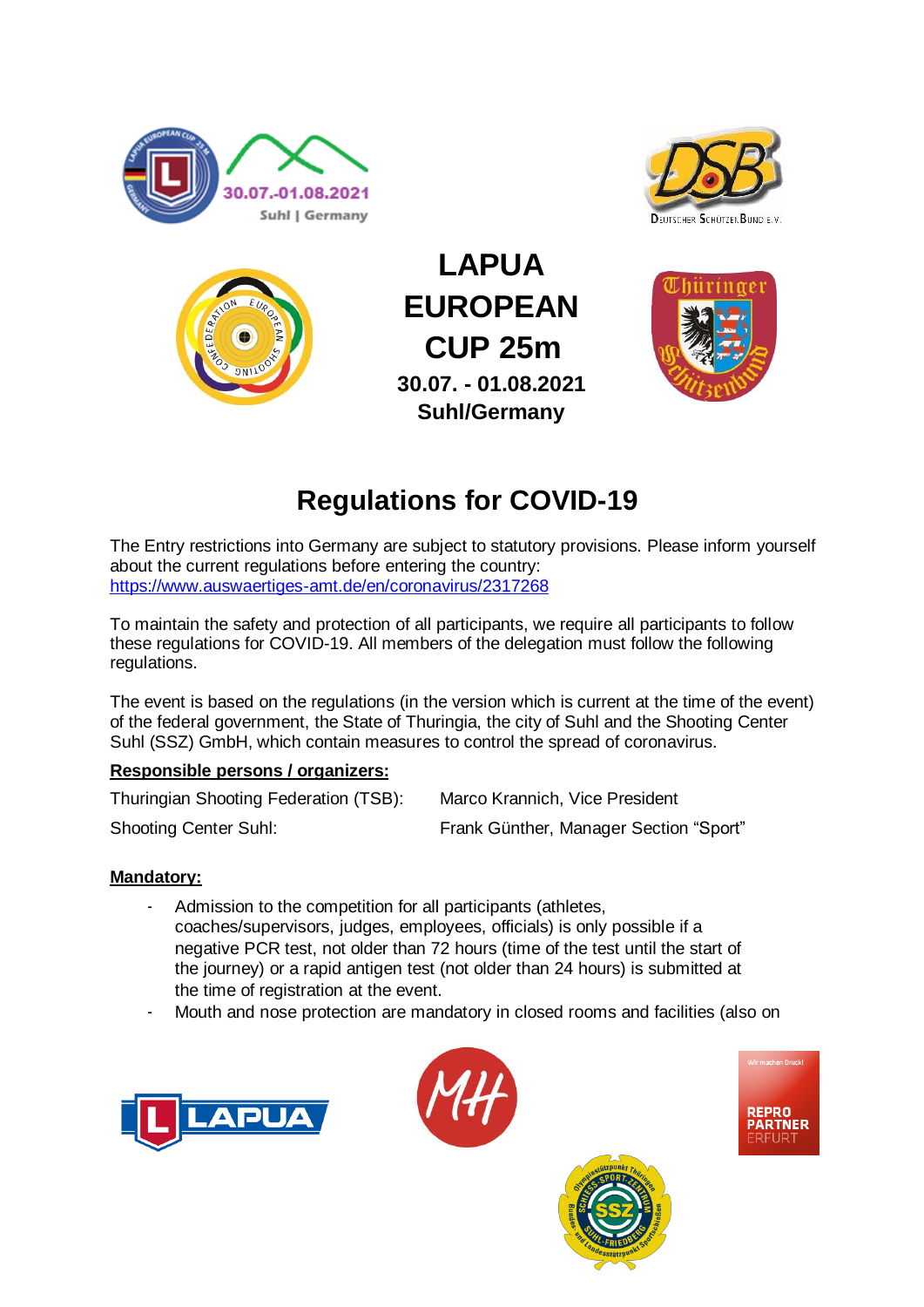shooting ranges except when occupying the firing point). If the minimum distance cannot be maintained, the protection is also mandatory.

- The minimum distance of 1,50m between persons is to be observed on the entire facility!
- Physical distancing guidelines must always be followed (both open and closed spaces).
- Only athletes who are scheduled to be on the line, according to the program, as well as their coach (only those with coach accreditation) are allowed in the shooting range during qualification rounds or training, along with the judges and technical staff of the organizers.

Upon display of any symptoms, partipants are obliged to seek medical attention and then self- quarantine until obtaining a negative PCR.

**Access to the shooting range will be available only to those with accreditation** or service technicians who may need to be at the venue from time to time.

## **Hygiene:**

The generally applicable hygiene rules must be observed. Disinfectant dispensers are installed at all main entrances and in the toilets for regular hand disinfection.

# **Classification of the Ranges into Zones:**

- All zones are marked with capital letters.
- No congregations of people are allowed in the entrance and exit areas of the ranges
- 25m pistol shooting range:
	- o Zone A: Shooting area (without mask only on the firing point), judge (mask required)
	- o Zone B: Coaching Zone (coach, with mask)
	- o Zone C: walkway (mask must be worn)
- All doors are entrances and exits.

# **Allocation of firing points:**

Firing points are assigned for all training and competition and posted on noticeboards outside the hall. Particpants are not permitted to congregate in front of the noticeboards waiting for results to be posted!

## **Cleaning of the firing points:**

The staff clean the firing points. After use, staff will disinfect the surfaces of firing points.